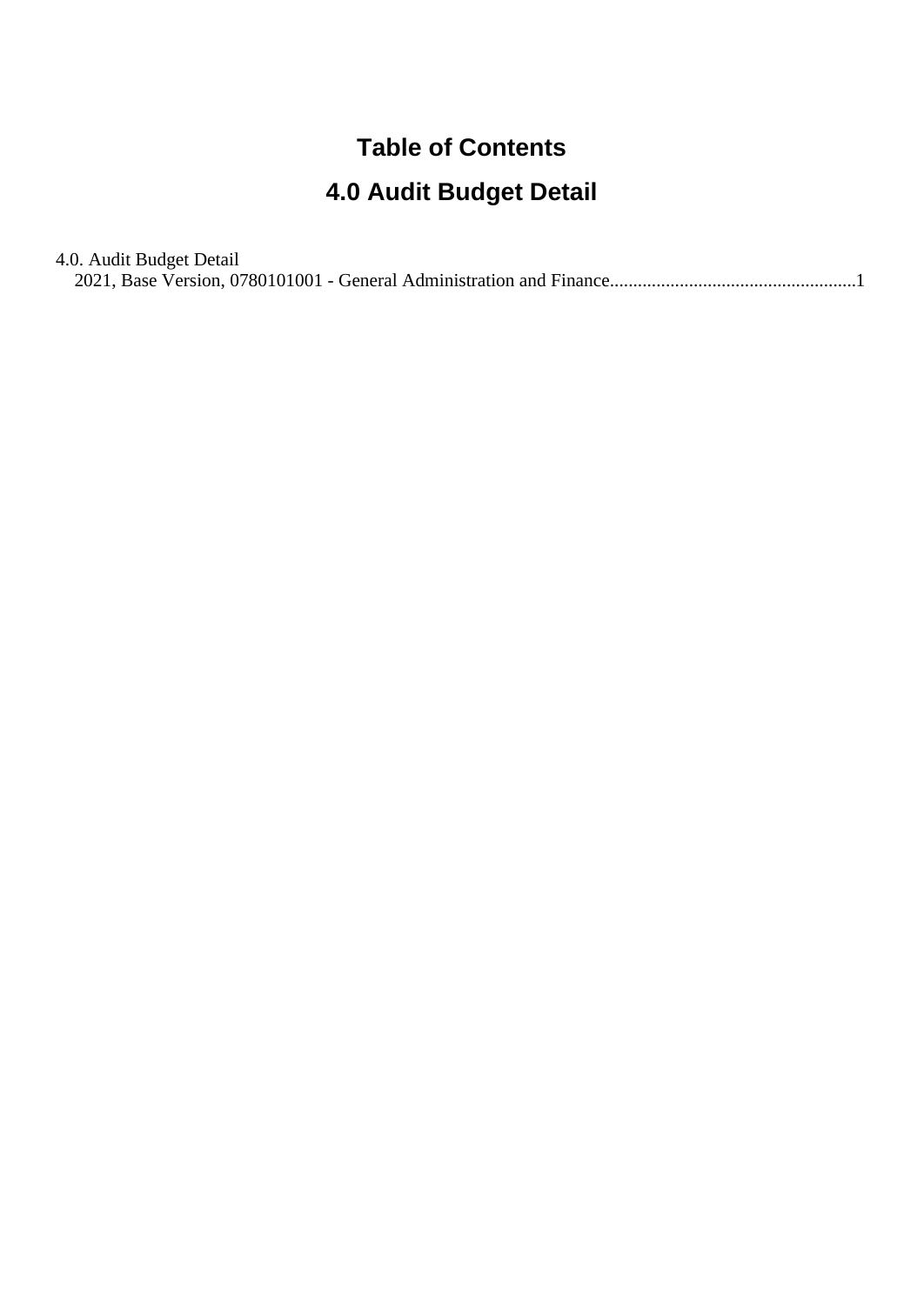<span id="page-1-0"></span>

## **2021 BUDGET VOLUME**

**Ministry:** 078 - Office Of The Special Prosecutor **Department:** 07801 - Headquarters **Organisation:** 0780101001 - General Administration and Finance **Government Function:** 00000 - Unspecified Gov. Function Location: 0000000 - UnSpecified Location

| 0780101001 - General Administration and Finance                              | 27,547,529 |
|------------------------------------------------------------------------------|------------|
| 11001 - Central GoG & CF                                                     | 27,547,529 |
| 460101 - 16.5 Substantially reduce corruption and bribery in all their forms | 17,764,748 |
| 07801 - Management and Adminstration                                         | 17,764,748 |
| 07801001 - Management and Adminstration                                      | 17,764,748 |
| <b>Unspecified Project</b>                                                   | 17,764,748 |
| 078001 - Investigation                                                       | 17,764,748 |
| 22101 - Materials and Office Consumables                                     | 400,000    |
| 2210101 - Printed Material and Stationery                                    | 400,000    |
| 22102 - Utilities                                                            | 130,000    |
| 2210201 - Electricity charges                                                | 100,000    |
| 2210202 - Water                                                              | 20,000     |
| 2210204 - Postal Charges                                                     | 10,000     |
| 22103 - General Cleaning                                                     | 10,000     |
| 2210301 - Cleaning Materials                                                 | 10,000     |
| 22105 - Travel and Transport                                                 | 1,242,728  |
| 2210502 - Maintenance and Repairs - Official Vehicles                        | 59,000     |
| 2210503 - Fuel and Lubricants - Official Vehicles                            | 150,000    |
| 2210505 - Running Cost - Official Vehicles                                   | 33,728     |
| 2210514 - Foreign Travel- Per Diem                                           | 500,000    |
| 2210515 - Foreign Travel Cost and Expenses                                   | 500,000    |
| 22107 - Training, Seminar and Conference Cost                                | 1,500,000  |
| 2210709 - Seminars/Conferences/Workshops - Domestic                          | 500,000    |
| 2210710 - Staff Development                                                  | 500,000    |
| 2210711 - Public Education and Sensitization                                 | 500,000    |